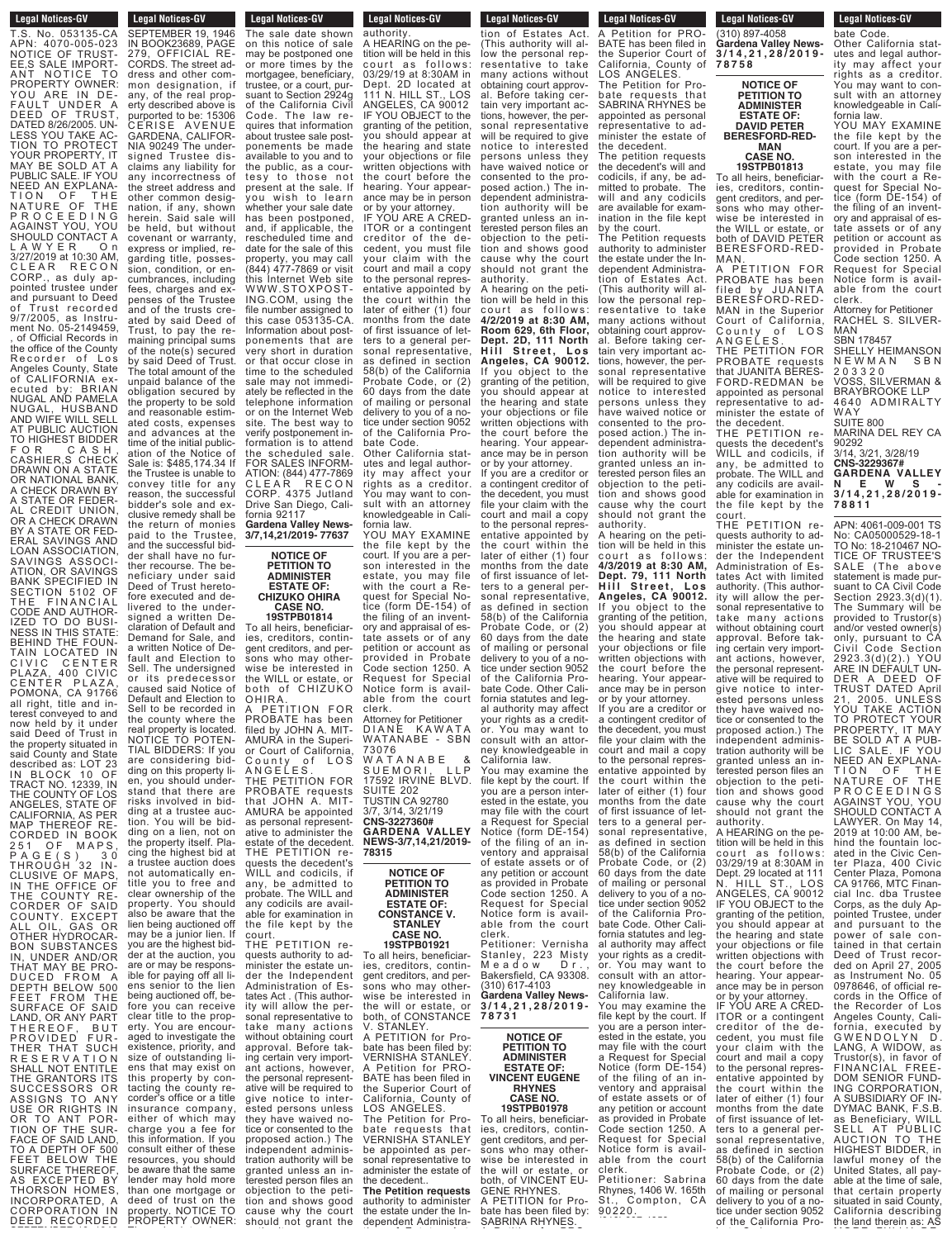**Legal Notices-GV Legal Nutles-GV** MORE FULLY DE-SCRIBED IN SAID DEED OF TRUST The property heretofore described is being sold "as is". The street address and other common designation, if any, of the real property described above is purported to be: 13120 RUTHELEN STREET, GARDENA, CA 90249 The undersigned Trustee disclaims any liability for any incorrectness of the street address and other common designation, if<br>any, shown herein. shown herein. Said sale will be made without covenant or warranty, express or implied, regarding title, possession, or encumbrances, to pay the remaining principal sum of the Note(s) secured by said Deed of Trust, with interest thereon, as provided in said Note(s), advances if any, under the terms of the Deed of Trust, estimated fees, charges and expenses of the Trustee and of the trusts created by said Deed of Trust. The total amount of the unpaid balance of the obligations secured by the property to be sold and reasonable estimated costs, expenses and advances at the time of the initial publication of this Notice of Trustee's Sale is estimated to be \$366,874.80 (Estimated). However, prepayment premiums, accrued interest and advances will increase this figure prior to sale Beneficiary's bid at said sale may include all or part of said amount. In addition to cash, the Trustee will accept a cashier's check drawn on a state or national bank check drawn by a state or federal credit union or a check drawn by a state or federal sayings and loan association, savings association or savings bank specified in Section 5102 of the California Financial Code and authorized to do business in California, or other such funds as may be acceptable to<br>the Trustee. In the Trustee. In the event tender other than cash is accepted, the Trustee may withhold the issuance of the Trustee's Deed Upon Sale until funds be come available to the payee or endorsee as a matter of right. The property offered for sale excludes all funds held on account by the property receiver, if applicable. If the Trustee is unable to convey title<br>for any reason, the for any reason successful bidder's sole and exclusive remedy shall be the return of monies paid to the Trustee and the successful bidder shall have no further recourse. Notice to Potential Bidders If you are considering bidding on this property lien, you should understand that there are risks involved in bidding at a Trustee auction. You will be bidding on a lien, not on the property itself. Placing the highest bid at <sup>a</sup> Trustee auction does

**Legal Notices-GV Legal Notices-GV** Legal Nutles-av not automatically entitle you to free and clear ownership of the property. You should also be aware that the lien being auctioned off may be a junior lien. If you are the highest bidder at the auction, you are or may be responsible for paying off all liens senior to the lien being auctioned off, before you can receive clear title to the property. You are encouraged to investigate the existence, priority, and size of outstanding liens that may exist on this property by contacting the county recorder's office or a title insurance company, either of which may charge you a fee for this information. If you consult either of these resources, you should be aware that the same Lender may hold more than one mortgage or Deed of Trust on the property. Notice to Property Owner The sale date shown on this Notice of Sale may be postponed one or more times by the Mort-<br>gagee, Beneficiary, gagee, Beneficiary, Trustee, or a court, pursuant to Section 2924g of the California Civil Code. The law requires that information about Trustee Sale postponements be made available to you and to the public, as a courtesy to those not present at the sale. If .<br>you wish to learn whether your sale date has been postponed, and, if applicable, the rescheduled time and date for the sale of this property, you may call In Source Logic at 702- 659-7766 for information regarding the Trustee's Sale or visit the Internet Web site address listed below for information regarding the sale of this property, using the file number assigned to this case, CA05000529-18-1. Information about postponements that are very short in duration or that occur close in time to the scheduled sale may not immediately be reflected in the telephone information or on the Internet Web site. The best way to verify postponement information is to attend the scheduled sale. Date: March 12, 2019 MTC Financial Inc. dba Trustee Corps TS No. C A0 5 0 0 0 5 2 9 - 1 8 - 1 17100 Gillette Ave Irvine, CA 92614 Phone: 949-252-8300 TDD: 866-660-4288 Dalaysia Ramirez, Authorized Signatory SALE INFORMATION CAN BE OBTAINED ON LINE AT www.insourcelogic.com FOR AUTOMATED SALES I N F O R M A T I O N PLEASE CALL: In Source Logic AT 702-  $659 - 7766$ Corps may be acting as a debt collector attempting to collect a debt. Any information obtained may be used for that purpose.ISL Number 57498, Pub Dates: 03/21/2019, 0 3 / 2 8 / 2 0 1 9 , 0 4 / 0 4 / 2 0 1 9 , GARDENA VALLEY NEWS

**Gardena Valley News-3/21,3/28,4/4/2019- 78896**

### **NOTICE OF PETITION TO ADMINISTER ESTATE OF: ANDREW IKUO SHIMA CASE NO.**

Notice form is avail-**19STPB01229** To all heirs, beneficiaries, creditors, contingent creditors, and persons who may otherwise be interested in<br>the will or estate, or the will or estate, or both, of ANDREW IKUO SHIMA. PETITION for Probate has been filed by: VICTOR MINORU SHI-MA in the Superior Court of California, County of Los Angeles. The Petition for Probate requests that VIC-TOR MINORU SHIMA be appointed as personal representative to

administer the estate of the decedent. The petition requests the decedent's will and codicils, if any, be admitted to probate. The will and any codicils are available for examination in the file kept

by the court. The petition requests authority to administer the estate under the Independent Administration of Estates Act. (This authority will allow the personal representative to take many actions without obtaining court approval. Before taking certain very important actions, however, the personal representative will be required to give notice to interested persons unless they have waived notice or consented to the proposed action.) The independent administration authority will be granted unless an interested person files an objection to the petition and shows good cause why the court should not grant the authority.

A hearing on the petition will be held in this c o u rt a s f o l l o w s : **4/23/2019 at 8:30 AM, Dept. 29, Room, 240, 111 North Hill Street, Los Angeles, CA 90012.**

If you object to the granting of the petition, you should appear at the hearing and state your objections or file written objections with the court before the hearing. Your appearance may be in person or by your attorney.

If you are a creditor or a contingent creditor of the decedent, you must file your claim with the court and mail a copy to the personal repres entative appointed by the court within the later of either (1) four months from the date of first issuance of letters to a general personal representative. as defined in section 58(b) of the California Probate Code, or (2) 60 days from the date of mailing or personal delivery to you of a notice under section 9052 of the California Probate Code. Other California statutes and legal authority may affect your rights as a creditor. You may want to consult with an attorney knowledgeable in California law. You may examine the<br>file kept by the court. If

**Legal Notices-GV**  $f_{\text{total}}$  is the court of  $f_{\text{total}}$ you are a person interested in the estate, you may file with the court a Request for Special Notice (form DE-154) of the filing of an inventory and appraisal of estate assets or of any petition or account as provided in Probate Code section 1250. A Request for Special

able from the court clerk. Attorney for petitioner: Peter R. Kaplan, 2001 Wilshire Blvd., Ste. 400, Santa Monica, CA 400, Sana Monica, S.A.<br>90403-5686.<br>(310) 600-5138

( 3 1 0 ) 6 0 0 - 5 1 3 8 **Gardena Valley News-3 / 2 1 , 2 8 , 4 / 4 / 2 0 1 9 - 7 8 8 9 9**

### **ORDER TO SHOW CAUSE FOR CHANGE OF NAME CASE NO.**

**19TRCP00067** TO ALL INTERESTED PERSONS: Petitioner: YURIE GANIKO filed a petition with this court for a decree changing names as follows:

YURIE GANIKO to LILLY YURIE SHIR-OMA. COURT OR-DERS that all persons interested in this matter shall appear before this court at the hearing indicated below to show cause, if any, why the petition for change of name should not be granted. Any person objecting to the name changes described above must file a written objection that includes the reasons for the objection at least two court days before the matter is scheduled to be heard and must appear at the hearing to show cause why the petition should not be granted. If no written objection is timely filed, the court may grant the petition without a hearing. **NOTICE OF HEARING**

**May 10, 2019 8:30 a.m., Dept. M Room: 350**

**Superior Court 825 Maple Avenue**

**Torrance, CA 90503** A copy of this Order to Show Cause shall be published at least once each week for four successive weeks prior to the date set for hearing on the petition in the following newspaper of general circulation, printed in this county: Gardena Val-

ley News DATE: MAR 11 2019 Ramona See Judge of the Superior Court **Gardena Valley News 3/21,28,4/4,11/2019- 78963**

**FBN Legal Notices-GV FICTITIOUS**

**BUSINESS NAME STATEMENT 2019-029845** The following person is doing business as: 1. **B U SY BOSS A U - THENTIC** 2. **B.B.A.**, 11809 Berendo Ave., #1, Los Angeles, CA 90044. Registered Owners: The Milhouse Enterprises Group, Inc., 11809 Berendo Ave., #1, Los Angeles, Ave., #1, Los Angeles,<br>CA 90044. This business is conducted by: Corporation. The date registrant started to transact business under the fictitious business name or names

listed above: N/A.

**FBN Legal Notices-GV** l DN Legal Nutrices-GV Signed: Kizuwanda Milhouse, CEO. This statement was filed with the County Recorder Office: 2/4/2019. Notice — This Fictitious Name Statement expires five years from the date it was filed in the office of the County Recorder Office. A new Fictitious Business Name Statement must be filed before that time. The filing of this statement does not of itself authorize the use in this state of a Fictitious Business Name in violation of the rights of another under federal, state or common law (see Section 14411

et.seq., Business and Professions Code). **Gardena Valley News-2/28,3/7,14,21/2019- 77513 FICTITIOUS**

**BUSINESS NAME STATEMENT 2019-037906**

The following person is doing business as: **HUIZAR DESIGN & ENGINEERING**, 16110 S. Menlo Ave., Ste. 11, Gardena, CA 90247. Registered Owners: Nicolas Francisco Huizar, 1444 W. 187th St., Gardena, CA 90248. This business is conducted by: Individual. The date registrant started to transact business under the fictitious business name or names listed above: N/A. Signed: Nicolas Francisco Huizar. This statement was filed with the County Recorder Office: 2/13/2019. Notice — This Fictitious Name Statement expires five years from the date it was filed in the office of the County Recorder Office. A new Fictitious Business Name Statement must be filed before that time. The filing of this statement does not of itself authorize the use in this state of a Fictitious Business Name in violation of the rights of another under federal, state or common law (see Section 14411 et.seq., Business and Professions Code).

**Gardena Valley News-2/28,3/7,14,21/2019- 77515**

**FICTITIOUS BUSINESS NAME STATEMENT 2019-030179**

The following person is doing business as: **AP-PLIED ACCOUNT-ANCY**, 1225 W. 190th St., Ste. 250, Gardena, CA 90248. Registered Owners: Applied Infotech Systems Inc., 1225 W. 190th St., Ste. 250, Gardena, CA 90248. This business is conducted by: Corporation. The date registrant started to transact business under the fictitious business name or names listed a b o v e : 1 2 / 2 0 1 7 . Signed: Patricia Omoto, President. This statement was filed with the County Recorder Office: 2/5/2019. Notice — This Fictitious Name Statement expires five years from the date it was filed in the office of the County Recorder Office. A new Fictitious Business Name Statement must be filed before that

#### **FBN Legal Notices-GV** The filing of the filing of the filing of the filing of the third of the third of the third of the third of the third of the third of the third of the third of the third of the third of the third of the third of the third

statement does not of itself authorize the use in this state of a Fictitious Business Name in violation of the rights of another under federal, state or common law (see Section 14411 et.seq., Business and Professions Code). **Gardena Valley News-2/28,3/7,14,21/2019- 78061**

> **FICTITIOUS BUSINESS NAME STATEMENT 2019-038581**

doing business as: **W E D N E S D A Y TRANSPORTATION**, 1533 W. 145th St., Unit A, Gardena, CA 90247. Registered Owners: Donald Gill, 1533 W. 145th St., Unit A, Gardena, CA 90247.. This business is conducted by: Individual. The date registrant started to transact business under the fictitious business name or names listed above: N/A. Signed: Donald Gill. This statement was filed with the County Recorder Office: 2/13/2019. Notice — This Fictitious Name Statement expires five years from the date it was filed in the office of the County Recorder Office. A new Fictitious Business Name Statement must be filed before that time. The filing of this statement does not of itself authorize the use in this state of a Fictitious Business Name in violation of the rights of another under federal, state or common law (see Section 14411 et.seq., Business and Professions Code). **Gardena Valley News-2/28,3/7,14,21/2019- 78077**

#### **FICTITIOUS BUSINESS NAME STATEMENT 2019-035881**

The following person is doing business as: 1. **HEY BATTER BAT-TER** 2. **DECORA-TIONS BY YOURS TRULY**, 1608 W. 138th St., Compton, CA 90222. Registered Owners: Kamilah Aquil, 1608 W. 138th St., Compton, CA 90222. This business is conducted by: Individual. The date registrant started to transact business under the fictitious business name or names listed above: N/A. Signed: Kamilah Aquil. This statement was filed with the<br>County Recorder Office: 2/11/2019. Notice — This Fictitious Name Statement expires five years from the date it was filed in the office of the County Recorder Office. A new Fictitious Business Name Statement must be filed before that time. The filing of this statement does not of itself authorize the use in this state of a Fictitious Business Name in violation of the rights of another under federal, state or common law (see Section 14411 et.seq., Business and Professions Code). **Gardena Valley News-2/28,3/7,14,21/2019- 78097**

**78112**

**FICTITIOUS BUSINESS NAME STATEMENT 2019-033740** The following person is doing business as: **RAY'S AUTO PARTS & REPAIR**, 1575 N. Wilmington Ave Compton, CA 90222. Registered Owners: Jose Montes, 1575 N. Wilmington Ave., Compton, CA 90222. This business is conducted by: Individual. The date registrant started to transact business under the fictitious business name or

**BUSINESS NAME STATEMENT**

#### **FBN Legal Notices-GV BUSINESS NAME Legal Nutiles-**

**2019-033466** The following person is doing business as: 1. **NEW HAIR DIMEN-SION** 2. **DIOXA**, 24425 Narbonne Ave., Lomita, CA 90717. Registered Owners: Maria G. Andrade, 24425 Narbonne Ave., Lomita, CA 90717. This business is conducted by: Individual. The date registrant started to transact business under the fictitious business name or names listed above: N/A. Signed: Maria G. Andrade. This statement was filed with the County Recorder Office: 2/7/2019. Notice — This Fictitious Name Statement expires five years from the date it was filed in the office of the County Recorder Office. A néw Fictitious Business Name Statement must be filed before that time. The filing of this statement does not of itself authorize the use in this state of a Fictitious Business Name in violation of the rights of another under federal, state or common law (see Section 14411 et.seq., Business and Professions Code). The following person is

**Gardena Valley News-2/28,3/7,14,21/2019-**

**FICTITIOUS BUSINESS NAME STATEMENT 2019-043306** The following person is doing business as: **LANDMASTER CO**, 14702 S. Visalia Ave. Compton, CA 90220. Registered Owners: Tony Lenard Chris, 14702 S. Visalia Ave., Compton, CA 90220. This business is conducted by: Individual. The date registrant started to transact business under the fictitious business name or names listed above: 2/2019. Signed: Tony Lenard Chris. This statement was filed with the County Recorder Office: 2/20/2019. Notice — This Fictitious Name Statement expires five years from the date it was filed in the office of the County Recorder Office. A new Fictitious Business Name Statement must be filed before that time. The filing of this statement does not of itself authorize the use in this state of a Fictitious Business Name in violation of the rights of another under federal, state or common law (see Section 14411 et.seq., Business and Professions Code). **Gardena Valley News-2/28,3/7,14,21/2019-**

**78101**

**FBN Legal Notices-GV THE ST OWNERS OF ST OWNERS** names listed above: 1/2019. Signed: Jose Montes. This statement was filed with the County Recorder Office: 2/8/2019. Notice — This Fictitious Name Statement expires five years from the date it was filed in the office of the County Recorder Office. A new Fictitious Business Name Statement must be filed before that time. The filing of this statement does not of itself authorize the use in this state of a Fictitious Business Name in violation of the rights of another under federal, state or common law (see Section 14411 et.seq., Business and

Professions Code). **Gardena Valley News-3/7,14,21,28/2019- 78395**

**FICTITIOUS BUSINESS NAME STATEMENT 2019-034981**

The following person is

doing business as: 1. **COVENANT BLESS-ING FELLOWSHIP** 2**. COVENANT BLESS-I NG M I N IST R IES**, 24404 Vermont Ave., #203, Harbor City, CA 90710. AI #ON: C2302629. Registered Owners: Covenant Blessing Ministries, 24404 Vermont Ave., #203, Harbor City, CA 90710. This business is conducted by: Corporation. The date registrant started to transact business under the fictitious business name or names listed above: 3/2001. Signed: Orlando J. Monroe, Treasurer. This statement was filed with the County Recorder Office: 2/11/2019. Notice — This Fictitious Name Statement expires five years from the date it was filed in the office of the County Recorder Office. A new Fictitious Business Name Statement must be filed before that time. The filing of this statement does not of itself authorize the use in this state of a Fictitious Business Name in violation of the rights of another under federal, state or common law (see Section 14411 et.seq., Business and Professions Code). **Gardena Valley News-3/7,14,21,28/2019- 78502**

# **FICTITIOUS BUSINESS NAME STATEMENT**

# **2019-047672** The following person is

doing business as: **IN-CAN ENGINEERING**, 18321 S. Western Ave., Ste. A, Torrance, CA 90248. Registered Owners: Diego Martin Murillo, 18321 S. Western Ave., Ste. A, Torrance, CA 90248. This business is conducted by: Individual. The date registrant started to transact business under the fictitious business name or names listed above: N/A Signed: Diego Martin Murillo. This statement was filed with the County Recorder Office: 2/26/2019. Notice — This Fictitious Name Statement expires five years from the date it was filed in the office of the County Recorder Office. A new Fictitious

**FICTITIOUS** time. The filing of this